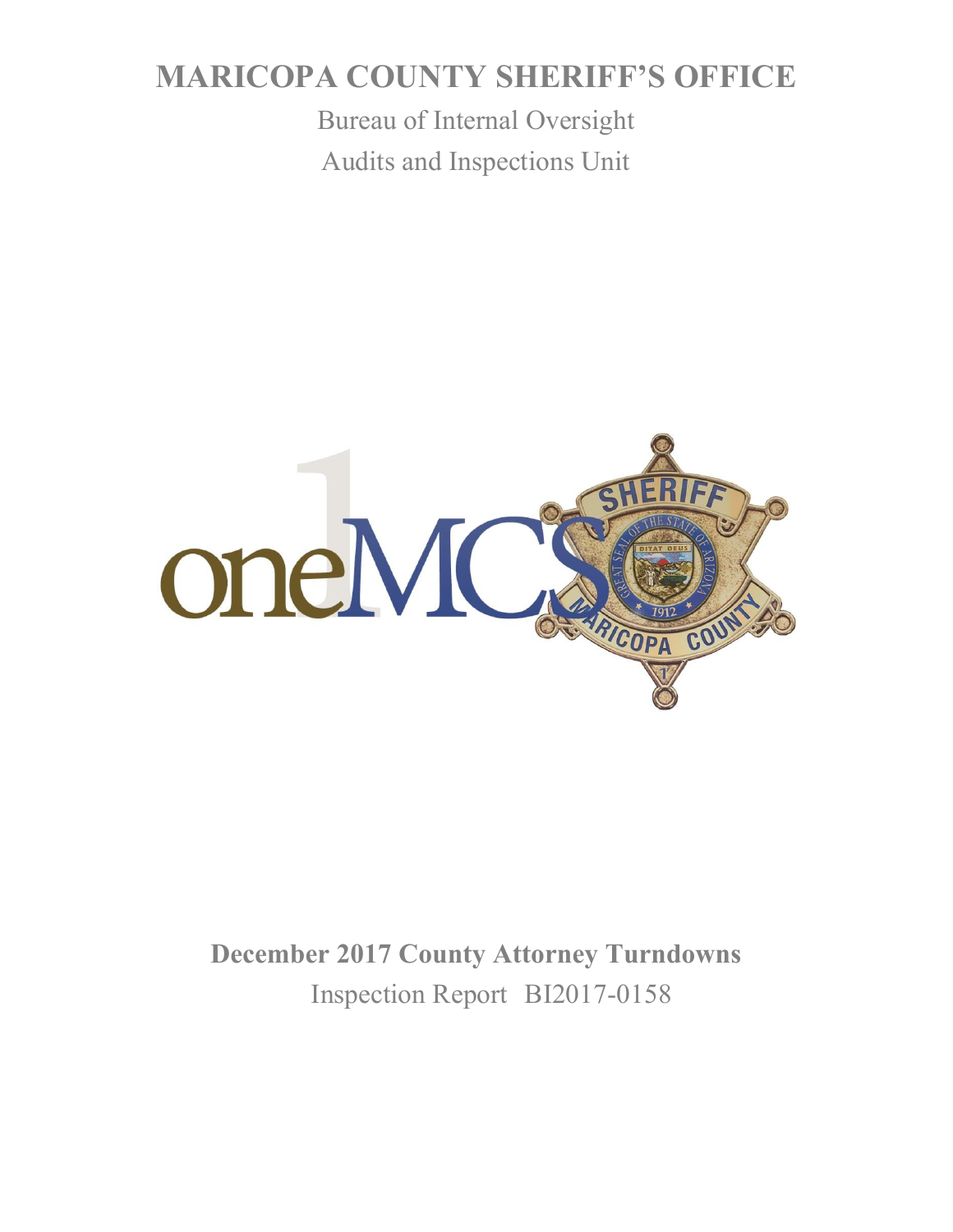The Audits and Inspections Unit (AIU) of the Sheriff's Office Bureau of Internal Oversight (BIO) will conduct monthly County Attorney Disposition Inspections. The purpose for these inspections is to determine compliance with Office policies and promote proper supervision. To achieve this, inspectors will utilize "IAPro" to generate all turndown dispositions from the Superior Court and dismissals from the Justice Courts within the specific month to be inspected. These entries will be uniformly inspected utilizing the Records Division "FileBound" data base and a matrix developed by the AIU. The following procedures, which are outlined in GF-4 and ED-3, will be used in the matrix:

#### **Matrix Procedures:**

- $\triangleright$  Determine what district/division from which the disposition originated
- $\triangleright$  Ensure the case was assigned a County Attorney administrative status
- $\triangleright$  Verify what the disposition is for i.e. further, turndown, or charges filed
- $\triangleright$  Determine if there were any irreversible errors
- $\triangleright$  Each complainant disposition inspected will be counted as one inspection

#### **Criteria:**

MCSO Policy GF-4.11.A.2.3.4 OFFICE REPORTS: 11.A.2. If the case report was forwarded to the County Attorney for prosecution consideration, the case file shall be maintained in a pending/open status. Upon return of the case from the County Attorney's Office, the case will be assigned an administrative case status, in accordance with the County Attorney's disposition, such as turndown, further, or complaint issued.

 MCSO Policy ED-3.2.A.B.C REVIEW OF CASES DECLINED FOR PROSECUTION: 2.When the Office receives a turn down or notice of dismissal from the County Attorney's Office, the reason for the action should be reviewed by the commander, or his designee, from the division that submitted the case for prosecution.

- A. The commander, or his designee, shall be responsible for the review and dissemination of pertinent information surrounding turn downs or dismissals and will determine whether the investigation can be completed and resubmitted to the County Attorney's Office for reconsideration of charges.
- B. If the case was turned down or dismissed due to an irreversible error made by Office personnel, the commander, or his designee, will disseminate the information to the supervisor of the investigator who submitted the case.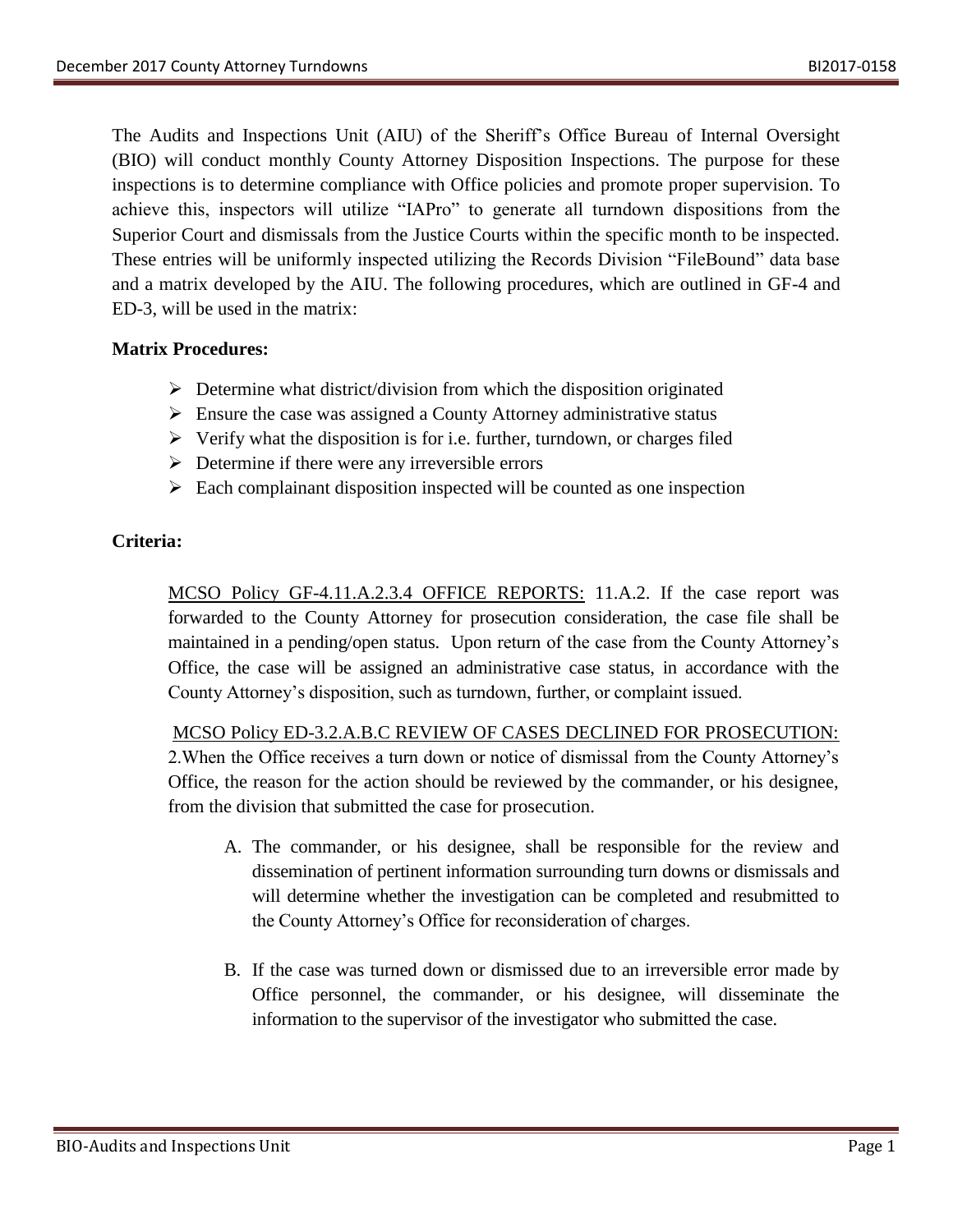C. When an irreversible error is found as the reason the case was turned down or dismissed, the information may be forwarded to the Training Division Commander for inclusion in appropriate training outlines or bulletins in an effort to avoid similar errors in future cases.

### **Conditions:**

The Inspector selected 100% of all County Attorney Turndown dispositions from the Maricopa County Superior Court for the month of December 2017 (8 total cases). There were approximately 146 dismissals of criminal cases from the Maricopa County Justice Courts for the month of December 2017. A random selection of 20 cases was selected for review.

It should be noted that the focus of this inspection is on the identification of "irreversible errors." MCSO Policy ED-3, Review of Cases Declined for Prosecution, provides a mechanism for command level review of the same cases involved in this inspection to identify/address minor issues and/or additional training issues/concerns that are outside the scope of this inspection. Five notifications were sent to the effected Divisions for further review that were outside the scope of this inspection.

During the inspection of the Superior Court and Justice Court turndowns; there were no irreversible errors noted. This resulted in a **100%** compliance rate for December 2017.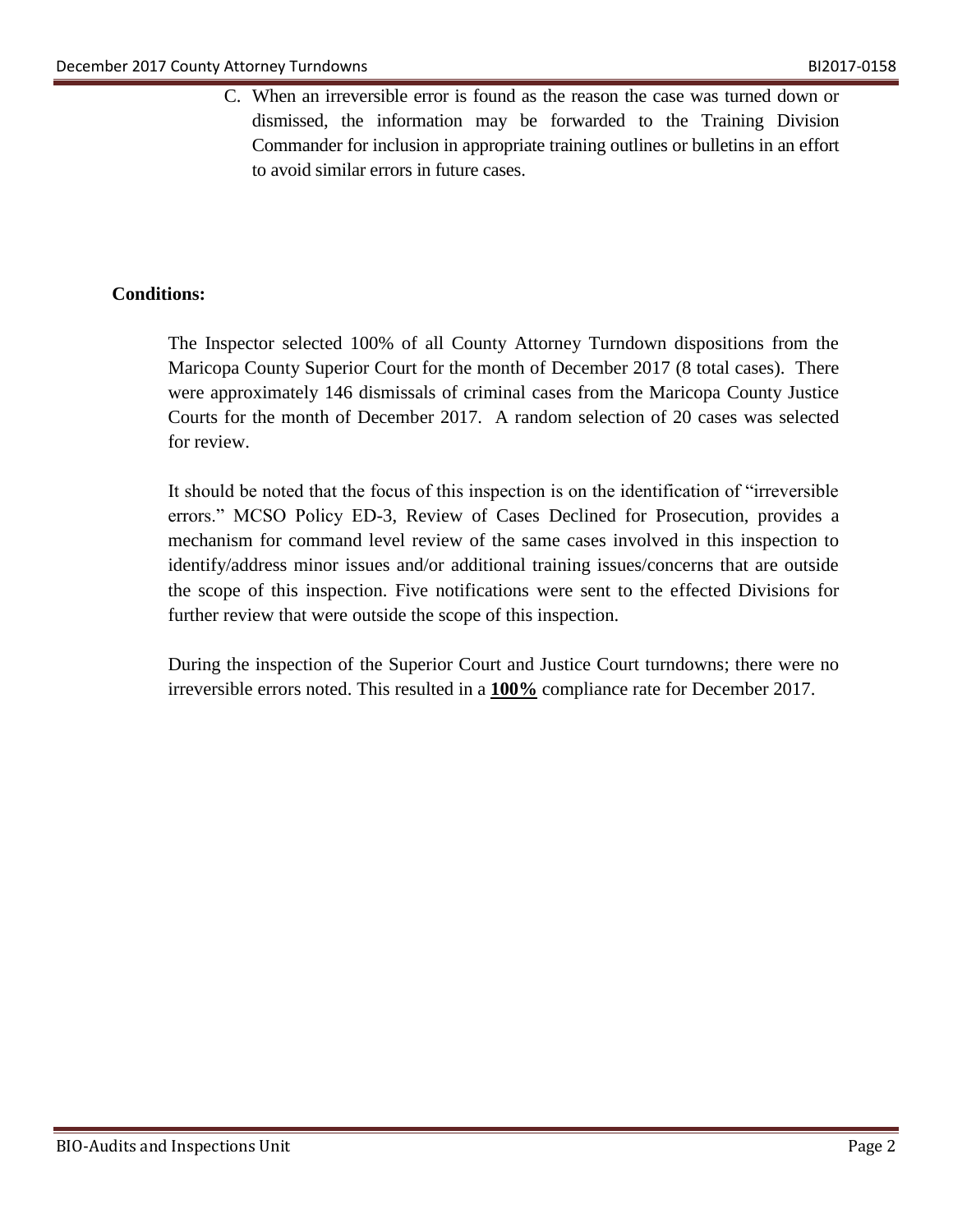| <b>IR Number</b> | C.A. Disposition # and Description                                                    | In Custody/Submittal |
|------------------|---------------------------------------------------------------------------------------|----------------------|
| 2017-036942      | MCAOTN - 6106 - This case should be used as an aid<br>to prosecution of other case(s) | In Custody           |
| 2017-027750      | MCAOTN - 6113 - No reasonable likelihood of<br>conviction                             | Submittal            |
| 2017-034824      | MCAOTN - 6150 - Inadequate evidence of<br>Dominion/Control/Instrumentality            | In Custody           |
| 2017-031961      | MCAOTN - 6113 - No reasonable likelihood of<br>conviction                             | Submittal            |
| 2017-012978      | MCAOTN - 6101 - Limited resources/offense does not<br>warrant prosecution/extradition | Submittal            |
| 2017-021888      | MCAOTN - 6106 - This case should be used as an aid<br>to prosecution of other case(s) | Submittal            |
| 2017-037311      | MCAOTN - 6105 - This case should be referred to<br>other criminal prosecuting agency  | In Custody           |
| 2017-033795      | MCAOTN - 6105 - This case should be referred to<br>other criminal prosecuting agency  | Submittal            |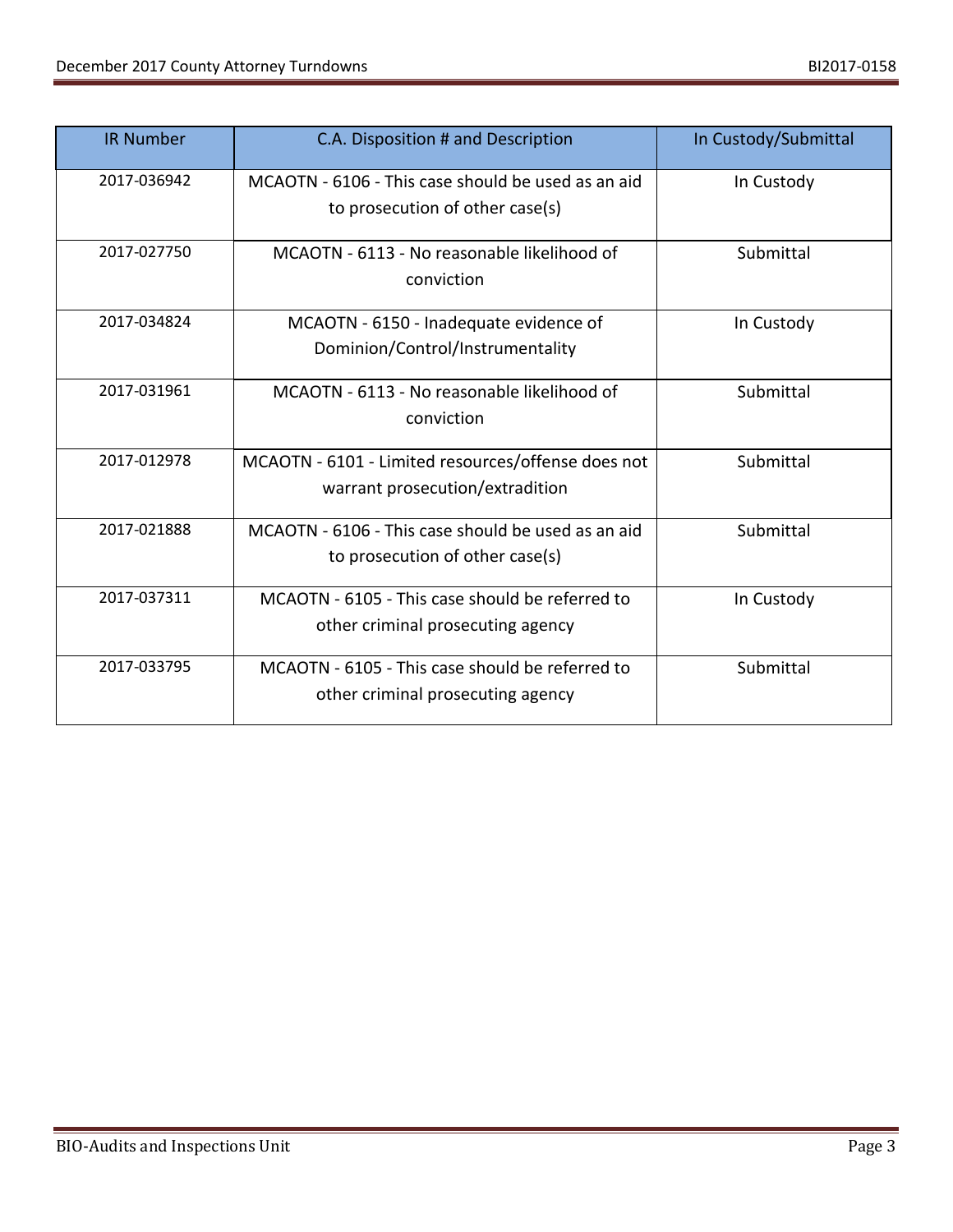| IR#         | <b>Justice Court Dismissal Description</b>         | In Custody/Citation/Civil |
|-------------|----------------------------------------------------|---------------------------|
| 2017-027407 | JCD - Dismissed on motion of court or<br>defendant | Citation                  |
| 2017-031515 | JCD - Dismissed on motion of court or<br>defendant | Citation                  |
| 2017-026157 | JCD - Dismissed on motion of court or<br>defendant | In-Custody                |
| 2017-012886 | JCD - Dismissed on motion of court or<br>defendant | Citation                  |
| 2017-023945 | JCD - Dismissed on motion/request of<br>prosecutor | Citation                  |
| 2017-030313 | JCD - Dismissed on motion/request of<br>prosecutor | Citation                  |
| 2017-017528 | JCD - Dismissed on motion/request of<br>prosecutor | Citation                  |
| 2017-024587 | JCD - Dismissed on motion/request of<br>prosecutor | Citation                  |
| 2017-017606 | JCD - Dismissed on motion of court or<br>defendant | In-Custody                |
| 2017-024726 | JCD - Dismissed on motion/request of<br>prosecutor | Citation                  |
| 2017-030570 | JCD - Dismissed on motion of court or<br>defendant | Citation                  |
| 2017-018400 | JCD - Dismissed on motion of court or<br>defendant | Citation                  |
|             | Justice Court Dismissal Description                | In Custody/Citation/Civil |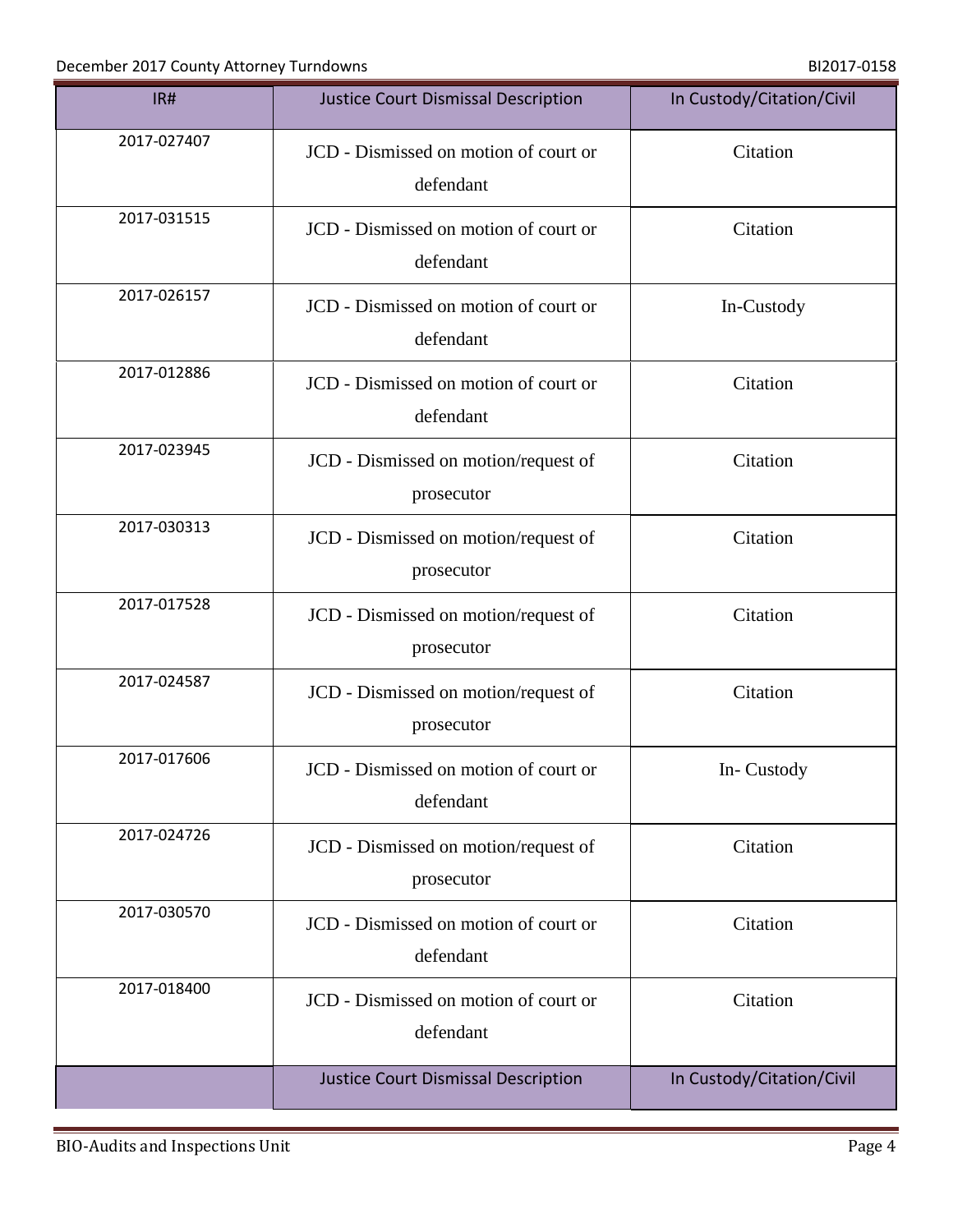| 2017-022449 | JCD - Dismissed on motion of court or<br>defendant | In-Custody |
|-------------|----------------------------------------------------|------------|
| 2017-019704 | JCD - Dismissed on motion of court or<br>defendant | Citation   |
| 2017-028028 | JCD - Dismissed on motion of court or<br>defendant | Citation   |
| 2017-031209 | JCD - Dismissed on motion/request of<br>prosecutor | Citation   |
| 2017-034372 | JCD - Dismissed on motion of court or<br>defendant | Citation   |
| 2017-016953 | JCD - Dismissed on motion/request of<br>prosecutor | Citation   |
| 2017-035001 | JCD - Dismissed on motion/request of<br>prosecutor | Citation   |
| 2017-021662 | JCD - Dismissed on motion/request of<br>prosecutor | Citation   |

## **Overall Monthly Compliance County Attorney Dispositions**